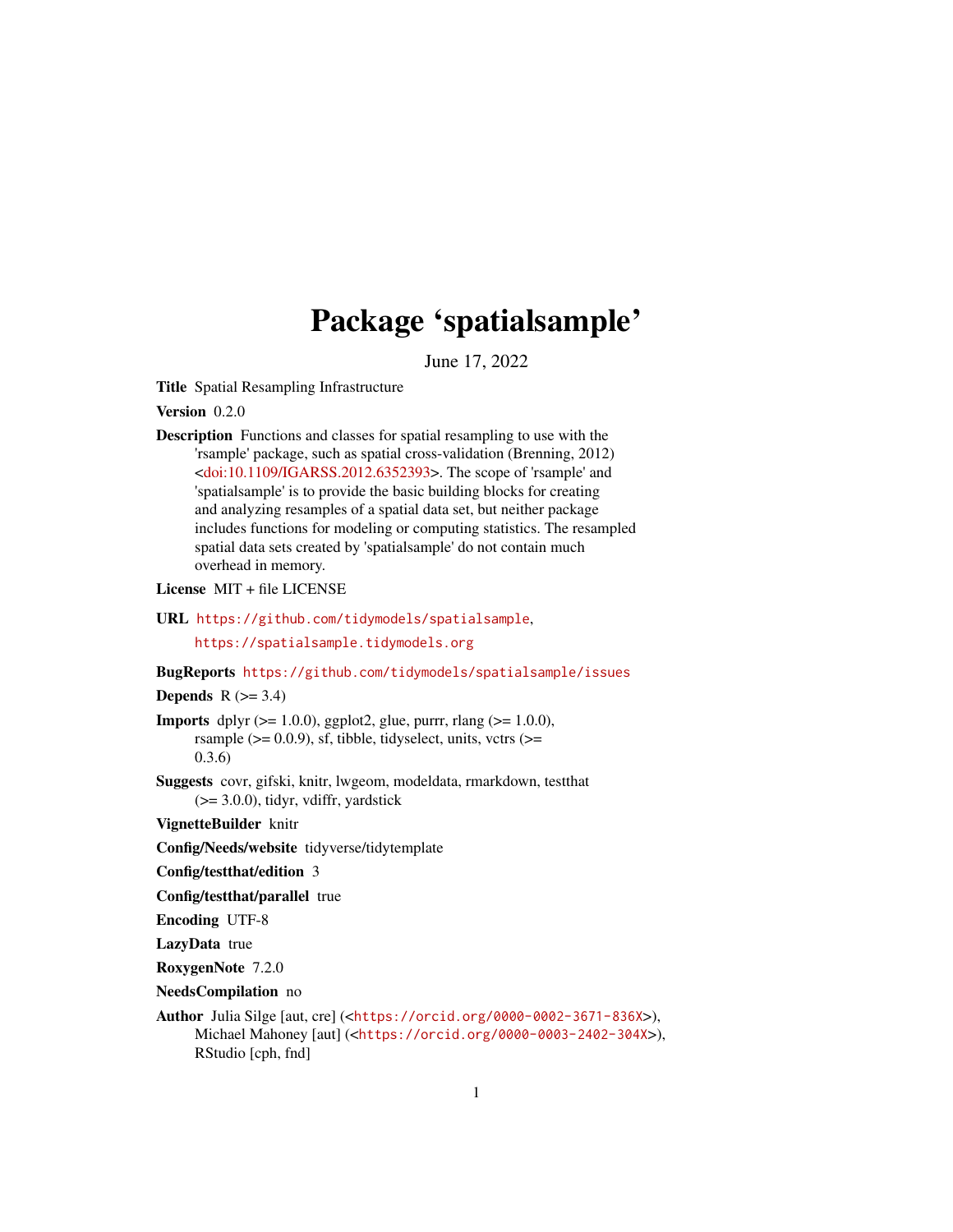<span id="page-1-0"></span>Maintainer Julia Silge <julia.silge@rstudio.com> Repository CRAN Date/Publication 2022-06-17 08:30:02 UTC

# R topics documented:

| Index |  |
|-------|--|

autoplot.spatial\_rset *Create a ggplot for spatial resamples.*

# Description

This method provides a good visualization method for spatial resampling.

### Usage

```
## S3 method for class 'spatial_rset'
autoplot(object, ..., alpha = 0.6)## S3 method for class 'spatial_block_cv'
autoplot(object, show_grid = TRUE, \ldots, alpha = 0.6)
```
# Arguments

| object    | A spatial_rset object or a spatial_rsplit object. Note that only resamples<br>made from sf objects create spatial_rset and spatial_rsplit objects; this<br>function will not work for resamples made with non-spatial tibbles or data.frames. |
|-----------|-----------------------------------------------------------------------------------------------------------------------------------------------------------------------------------------------------------------------------------------------|
| $\ddots$  | Options passed to $ggplot2::geom_sf()$ .                                                                                                                                                                                                      |
| alpha     | Opacity, passed to $ggplot2$ : : $geom_s f()$ . Values of alpha range from 0 to 1,<br>with lower values corresponding to more transparent colors.                                                                                             |
| show_grid | When plotting spatial block cv objects, should the grid itself be drawn on top<br>of the data? Set to FALSE to remove the grid.                                                                                                               |

# Details

The plot method for spatial\_rset displays which fold each observation is assigned to. Note that if data is assigned to multiple folds (which is common if resamples were created with a nonzero radius) only the "last" fold for each observation will appear on the plot. Consider adding ggplot2::facet\_wrap(~ fold) to visualize all members of each fold separately. Alternatively, consider plotting each split using the spatial\_rsplit method (for example, via lapply(object\$splits, autoplot)).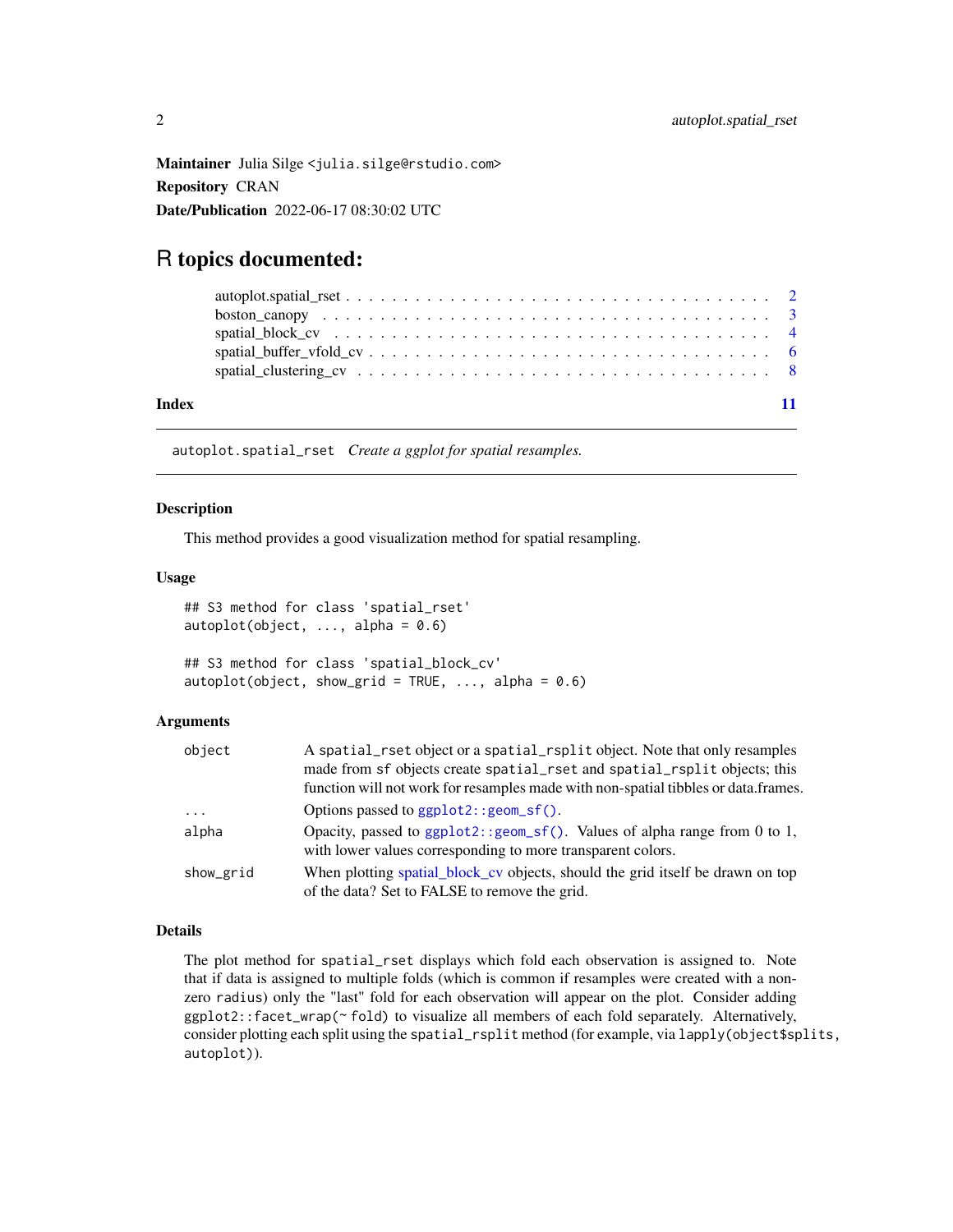# <span id="page-2-0"></span>boston\_canopy 3

# Value

A ggplot object with each fold assigned a color, made using [ggplot2::geom\\_sf\(\)](#page-0-0).

#### Examples

```
boston_block <- spatial_block_cv(boston_canopy, v = 2)
autoplot(boston_block)
lapply(boston_block$splits, autoplot)
```
boston\_canopy *Boston tree canopy and heat index data.*

### Description

A dataset containing data on tree canopy coverage and change for the city of Boston, Massachusetts from 2014-2019, as well as temperature and heat index data for July 2019. Data is aggregated to a grid of regular 25 hectare hexagons, clipped to city boundaries. This data is made available under the Public Domain Dedication and License v1.0 whose full text can be found at: [https:](https://opendatacommons.org/licenses/pddl/1-0/) [//opendatacommons.org/licenses/pddl/1-0/](https://opendatacommons.org/licenses/pddl/1-0/).

#### Usage

boston\_canopy

#### Format

A data frame (of class sf, tbl\_df, tbl, and data.frame) containing 682 records of 22 variables:

grid\_id Unique identifier for each hexagon. Letters represent the hexagon's X position in the grid (ordered West to East), while numbers represent the Y position (ordered North to South).

land\_area Area excluding water bodies

canopy\_gain Area of canopy gain between the two years

canopy\_loss Area of canopy loss between the two years

canopy\_no\_change Area of no canopy change between the two years

canopy\_area\_2014 2014 total canopy area (baseline)

canopy\_area\_2019 2019 total canopy area

change\_canopy\_area The change in area of tree canopy between the two years

change\_canopy\_percentage Relative change calculation used in economics is the gain or loss of tree canopy relative to the earlier time period: (2019 Canopy-2014 Canopy)/(2014 Canopy)

canopy\_percentage\_2014 2014 canopy percentage

canopy\_percentage\_2019 2019 canopy percentage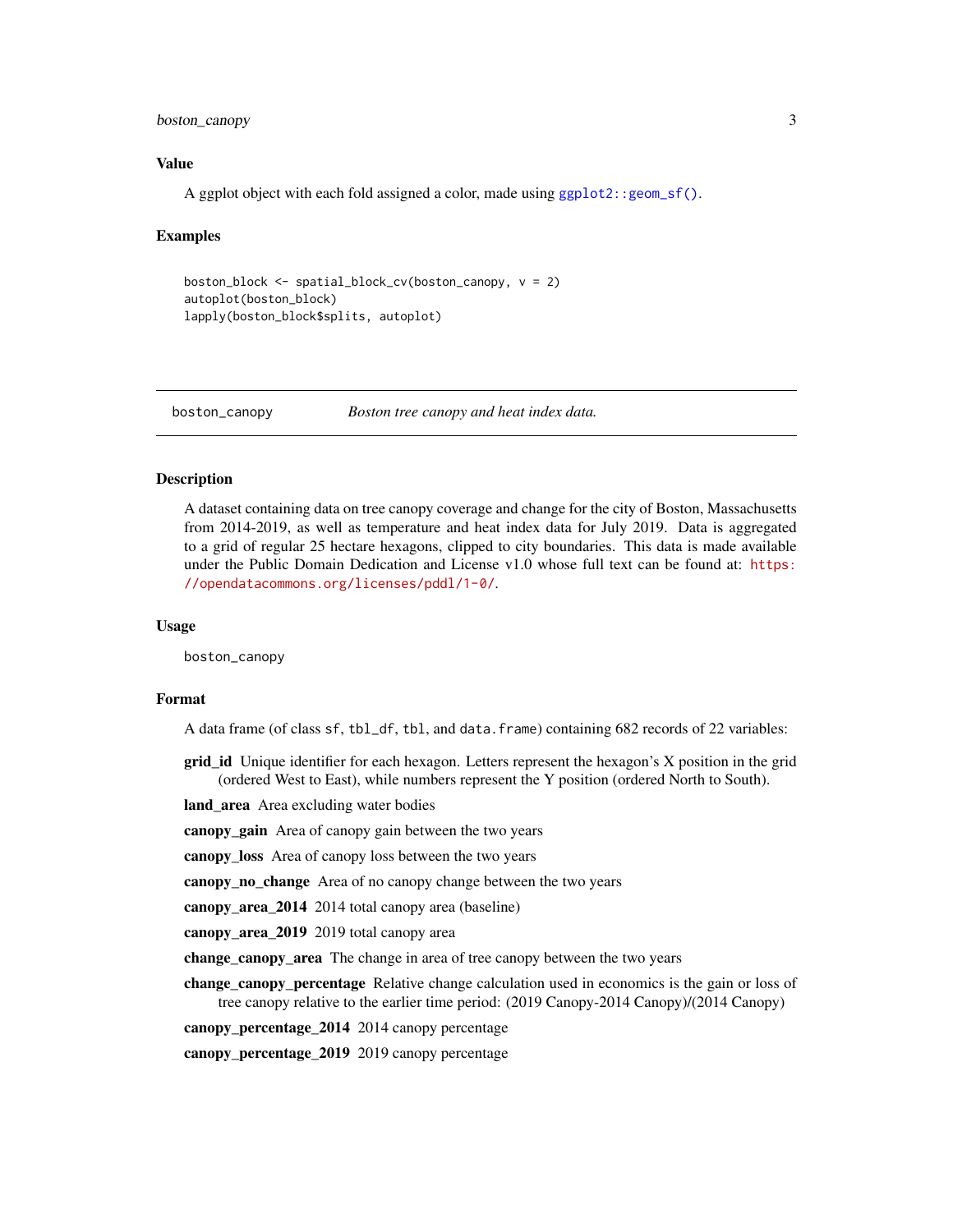- <span id="page-3-0"></span>change\_canopy\_absolute Absolute change. Magnitude of change in percent tree canopy from 2014 to 2019 (% 2019 Canopy - % 2014 Canopy)
- mean\_temp\_morning Mean temperature for July 2019 from 6am 7am
- mean\_temp\_evening Mean temperature for July 2019 from 7pm 8pm
- mean\_temp Mean temperature for July 2019 from 6am 7am, 3pm 4pm, and 7pm 8pm (combined)
- mean\_heat\_index\_morning Mean heat index for July 2019 from 6am 7am
- mean heat index evening Mean heat index for July 2019 from 7pm 8pm
- mean\_heat\_index Mean heat index for July 2019 from 6am 7am, 3pm 4pm, and 7pm 8pm (combined)
- geometry Geometry of each hexagon, encoded using EPSG:2249 as a coordinate reference system (NAD83 / Massachusetts Mainland (ftUS)). Note that the linear units of this CRS are in US feet.

#### Details

Note that this dataset is in the EPSG:2249 (NAD83 / Massachusetts Mainland (ftUS)) coordinate reference system (CRS), which may not be installed by default on your computer. Before working with boston\_canopy, run:

- sf::sf\_proj\_network(TRUE) to install the CRS itself
- [sf::sf\\_add\\_proj\\_units\(\)](#page-0-0) to add US customary units to your units database

These steps only need to be taken once per computer (or per PROJ installation).

#### Source

Canopy data is from <https://data.boston.gov/dataset/hex-tree-canopy-change-metrics2>. Heat data is from <https://data.boston.gov/dataset/hex-mean-heat-index2>. Most field definitions are from <https://data.boston.gov/dataset/canopy-change-assessment-data-dictionary>.

<span id="page-3-1"></span>spatial\_block\_cv *Spatial block cross-validation*

### Description

Block cross-validation splits the area of your data into a number of grid cells, or "blocks", and then assigns all data into folds based on the blocks their centroid falls into.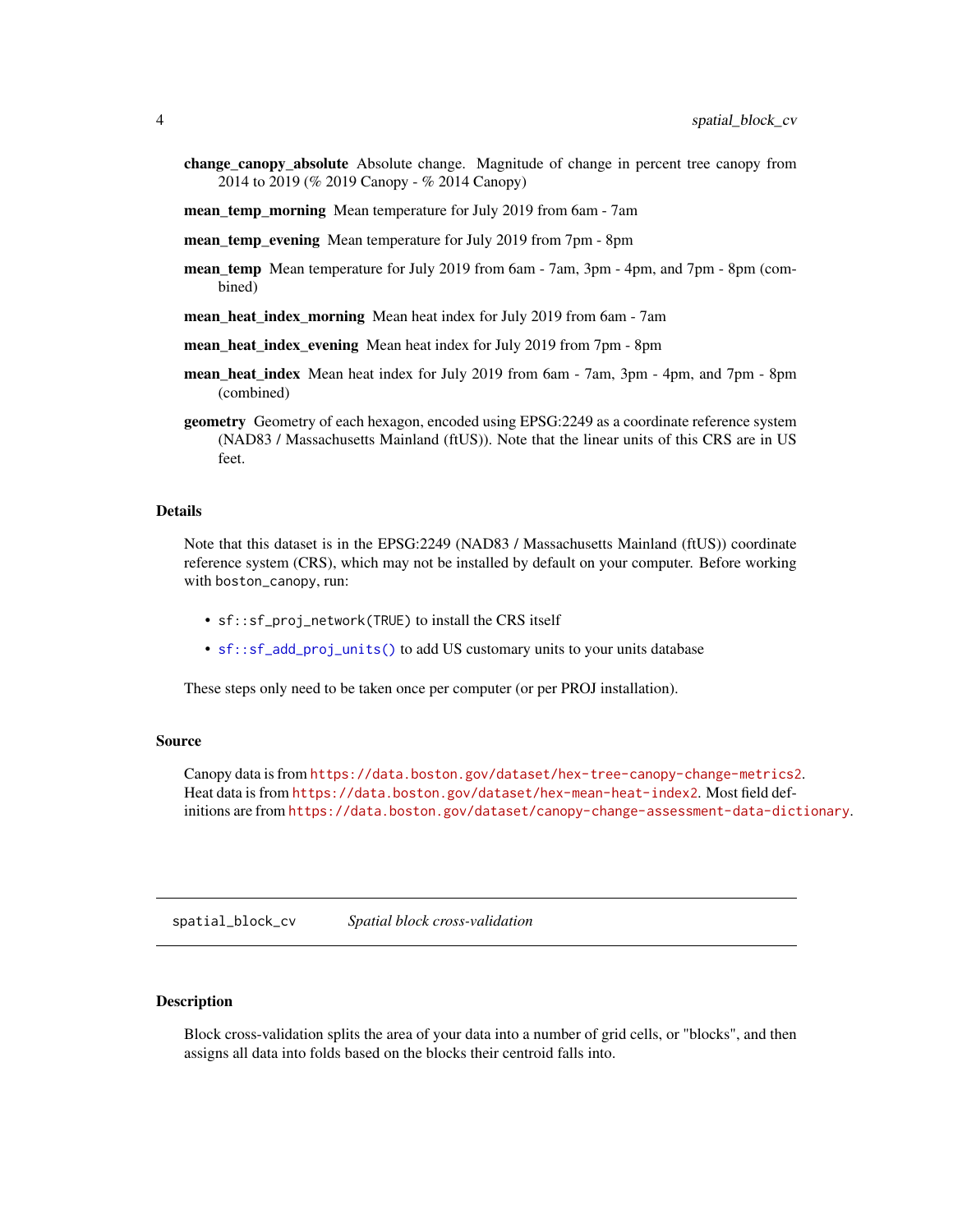# <span id="page-4-0"></span>spatial\_block\_cv 5

# Usage

```
spatial_block_cv(
  data,
 method = c("random", "snake", "continuous"),
  v = 10,
  relevant_only = TRUE,
  radius = NULL,
 buffer = NULL,
  ...
\mathcal{L}
```
# Arguments

| data          | An object of class sf or sfc.                                                                                                                                                                                                                                                                                                                                        |
|---------------|----------------------------------------------------------------------------------------------------------------------------------------------------------------------------------------------------------------------------------------------------------------------------------------------------------------------------------------------------------------------|
| method        | The method used to sample blocks for cross validation folds. Currently supports<br>"random", which randomly assigns blocks to folds, "snake", which labels the<br>first row of blocks from left to right, then the next from right to left, and repeats<br>from there, and "continuous", which labels each row from left to right, moving<br>from the bottom row up. |
| v             | The number of partitions of the data set.                                                                                                                                                                                                                                                                                                                            |
| relevant_only | For systematic sampling, should only blocks containing data be included in fold<br>labeling?                                                                                                                                                                                                                                                                         |
| radius        | Numeric: points within this distance of the initially-selected test points will be<br>assigned to the assessment set. If NULL, no radius is applied.                                                                                                                                                                                                                 |
| buffer        | Numeric: points within this distance of any point in the test set (after radius is<br>applied) will be assigned to neither the analysis or assessment set. If NULL, no<br>buffer is applied.                                                                                                                                                                         |
| .             | Arguments passed to sf:: st_make_grid().                                                                                                                                                                                                                                                                                                                             |

# Details

The grid blocks can be controlled by passing arguments to [sf::st\\_make\\_grid\(\)](#page-0-0) via .... Some particularly useful arguments include:

- cellsize: Target cellsize, expressed as the "diameter" (shortest straight-line distance between opposing sides; two times the apothem) of each block, in map units.
- n: The number of grid blocks in the x and y direction (columns, rows).
- square: A logical value indicating whether to create square (TRUE) or hexagonal (FALSE) cells.

If both cellsize and n are provided, then the number of blocks requested by n of sizes specified by cellsize will be returned, likely not lining up with the bounding box of data. If only cellsize is provided, this function will return as many blocks of size cellsize as fit inside the bounding box of data. If only n is provided, then cellsize will be automatically adjusted to create the requested number of cells.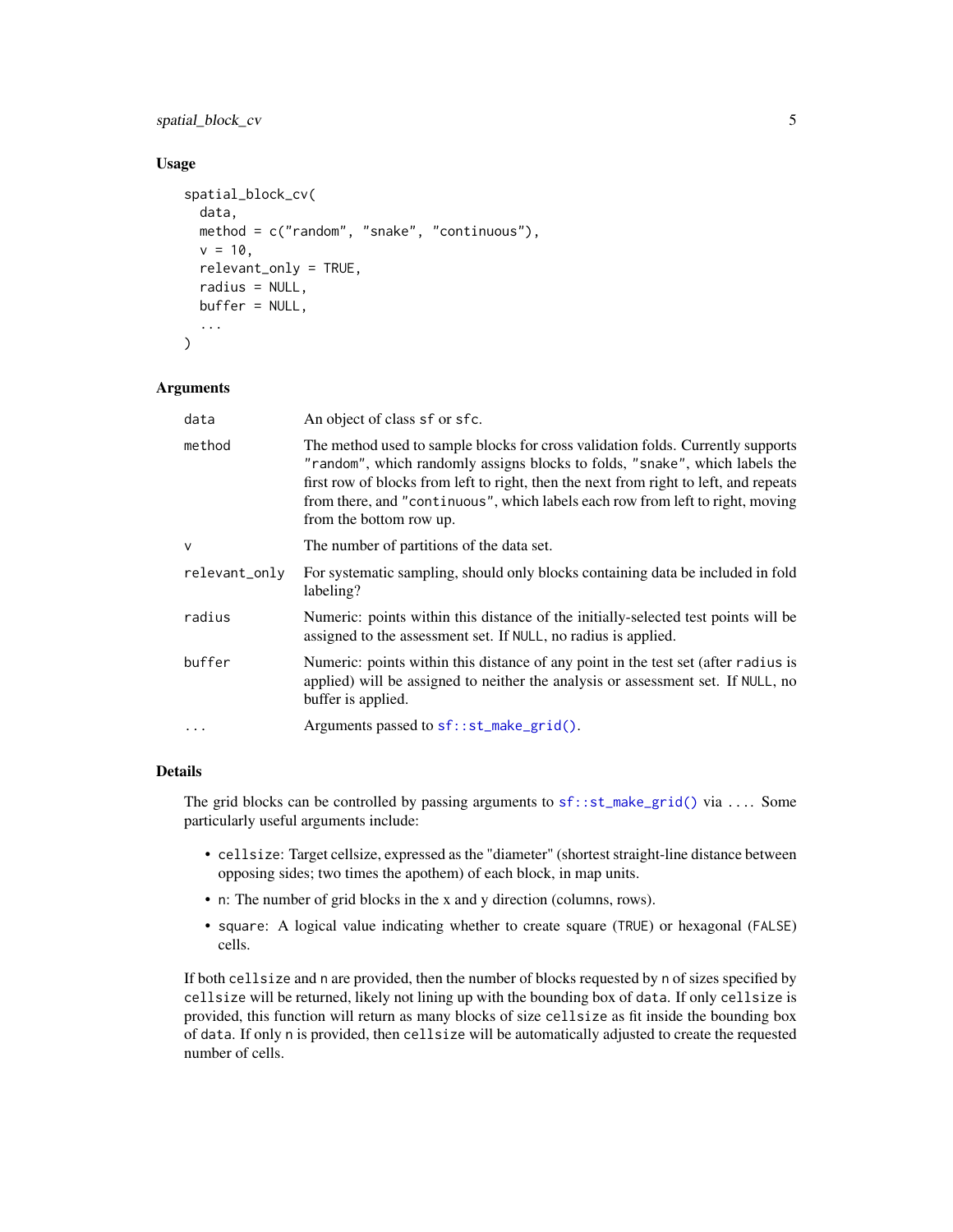# <span id="page-5-0"></span>Value

A tibble with classes spatial\_block\_cv, spatial\_rset, rset, tbl\_df, tbl, and data.frame. The results include a column for the data split objects and an identification variable id.

# References

D. R. Roberts, V. Bahn, S. Ciuti, M. S. Boyce, J. Elith, G. Guillera-Arroita, S. Hauenstein, J. J. Lahoz-Monfort, B. Schröder, W. Thuiller, D. I. Warton, B. A. Wintle, F. Hartig, and C. F. Dormann. "Cross-validation strategies for data with temporal, spatial, hierarchical, or phylogenetic structure," 2016, Ecography 40(8), pp. 913-929, doi: 10.1111/ecog.02881.

# Examples

spatial\_block\_cv(boston\_canopy, v = 3)

spatial\_buffer\_vfold\_cv

*V-Fold Cross-Validation with Buffering*

# Description

V-fold cross-validation (also known as k-fold cross-validation) randomly splits the data into V groups of roughly equal size (called "folds"). A resample of the analysis data consists of V-1 of the folds while the assessment set contains the final fold. These functions extend  $rsample::vfold\_cv()$ and [rsample::group\\_vfold\\_cv\(\)](#page-0-0) to also apply an inclusion radius and exclusion buffer to the assessment set, ensuring that your analysis data is spatially separated from the assessment set. In basic V-fold cross-validation (i.e. no repeats), the number of resamples is equal to V.

#### Usage

```
spatial_buffer_vfold_cv(
  data,
  radius,
 buffer,
  v = 10,
  repeats = 1,
  strata = NULL,
 breaks = 4,
 pool = 0.1,
  ...
)
spatial_leave_location_out_cv(
  data,
  group,
```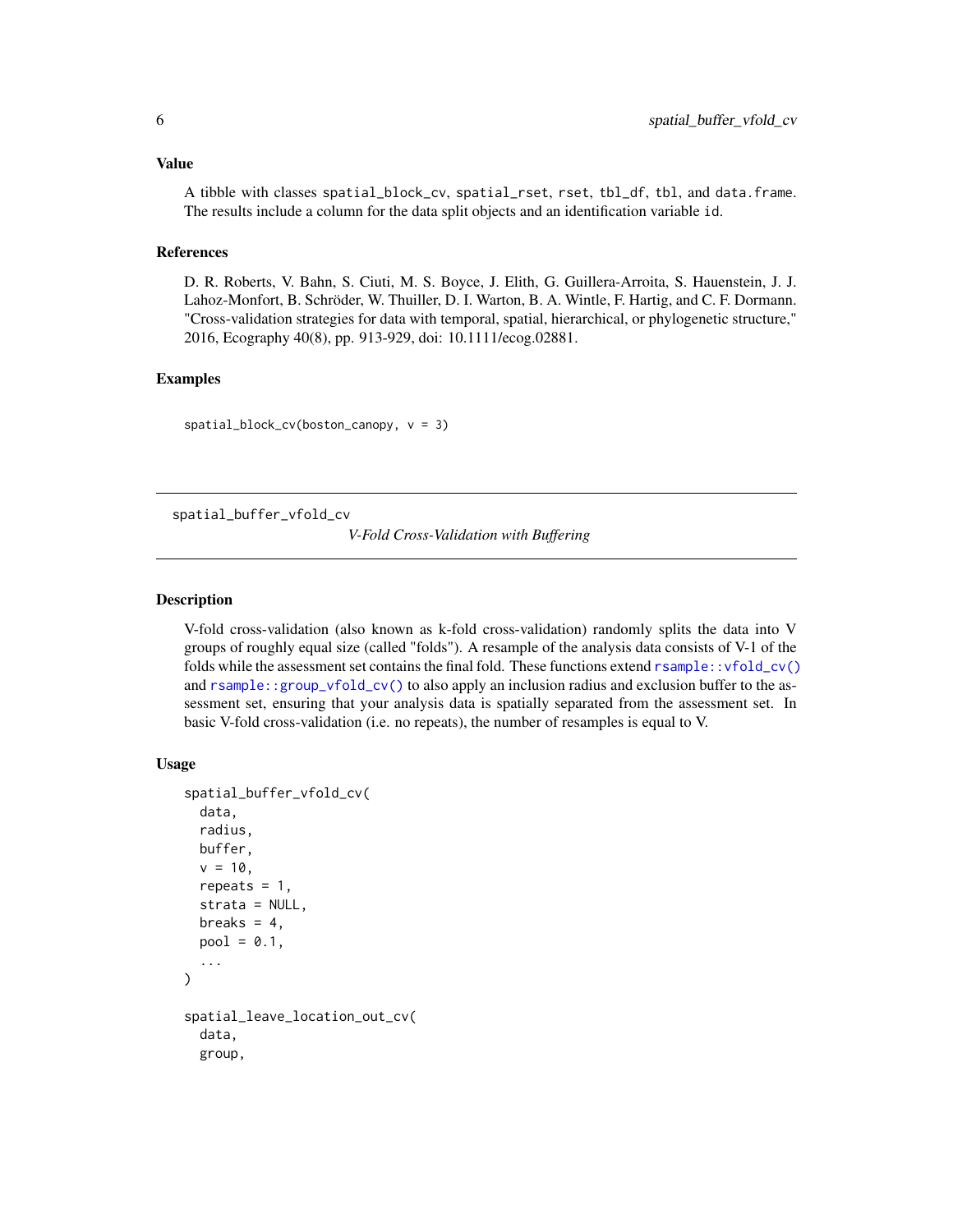```
v = NULL,radius = NULL,
buffer = NULL,
...
```
# Arguments

)

| data     | A data frame.                                                                                                                                                                                                                                                                                                       |
|----------|---------------------------------------------------------------------------------------------------------------------------------------------------------------------------------------------------------------------------------------------------------------------------------------------------------------------|
| radius   | Numeric: points within this distance of the initially-selected test points will be<br>assigned to the assessment set. If NULL, no radius is applied.                                                                                                                                                                |
| buffer   | Numeric: points within this distance of any point in the test set (after radius is<br>applied) will be assigned to neither the analysis or assessment set. If NULL, no<br>buffer is applied.                                                                                                                        |
| V        | The number of partitions of the data set.                                                                                                                                                                                                                                                                           |
| repeats  | The number of times to repeat the V-fold partitioning.                                                                                                                                                                                                                                                              |
| strata   | A variable in data (single character or name) used to conduct stratified sam-<br>pling. When not NULL, each resample is created within the stratification variable.<br>Numeric strata are binned into quartiles.                                                                                                    |
| breaks   | A single number giving the number of bins desired to stratify a numeric stratifi-<br>cation variable.                                                                                                                                                                                                               |
| pool     | A proportion of data used to determine if a particular group is too small and<br>should be pooled into another group. We do not recommend decreasing this<br>argument below its default of 0.1 because of the dangers of stratifying groups<br>that are too small.                                                  |
| $\ddots$ | Not currently used.                                                                                                                                                                                                                                                                                                 |
| group    | A variable in data (single character or name) used to create folds. For leave-<br>location-out CV, this should be a variable containing the locations to group<br>observations by, for leave-time-out CV the time blocks to group by, and for<br>leave-location-and-time-out the spatiotemporal blocks to group by. |

### Details

When radius and buffer are both NULL, spatial\_buffer\_vfold\_cv is equivalent to [rsample::vfold\\_cv\(\)](#page-0-0) and spatial\_leave\_location\_out\_cv is equivalent to [rsample::group\\_vfold\\_cv\(\)](#page-0-0).

# References

K. Le Rest, D. Pinaud, P. Monestiez, J. Chadoeuf, and C. Bretagnolle. 2014. "Spatial leave-one-out cross-validation for variable selection in the presence of spatial autocorrelation," Global Ecology and Biogeography 23, pp. 811-820, doi: 10.1111/geb.12161.

H. Meyer, C. Reudenbach, T. Hengl, M. Katurji, and T. Nauss. 2018. "Improving performance of spatio-temporal machine learning models using forward feature selection and target-oriented validation," Environmental Modelling & Software 101, pp. 1-9, doi: 10.1016/j.envsoft.2017.12.001.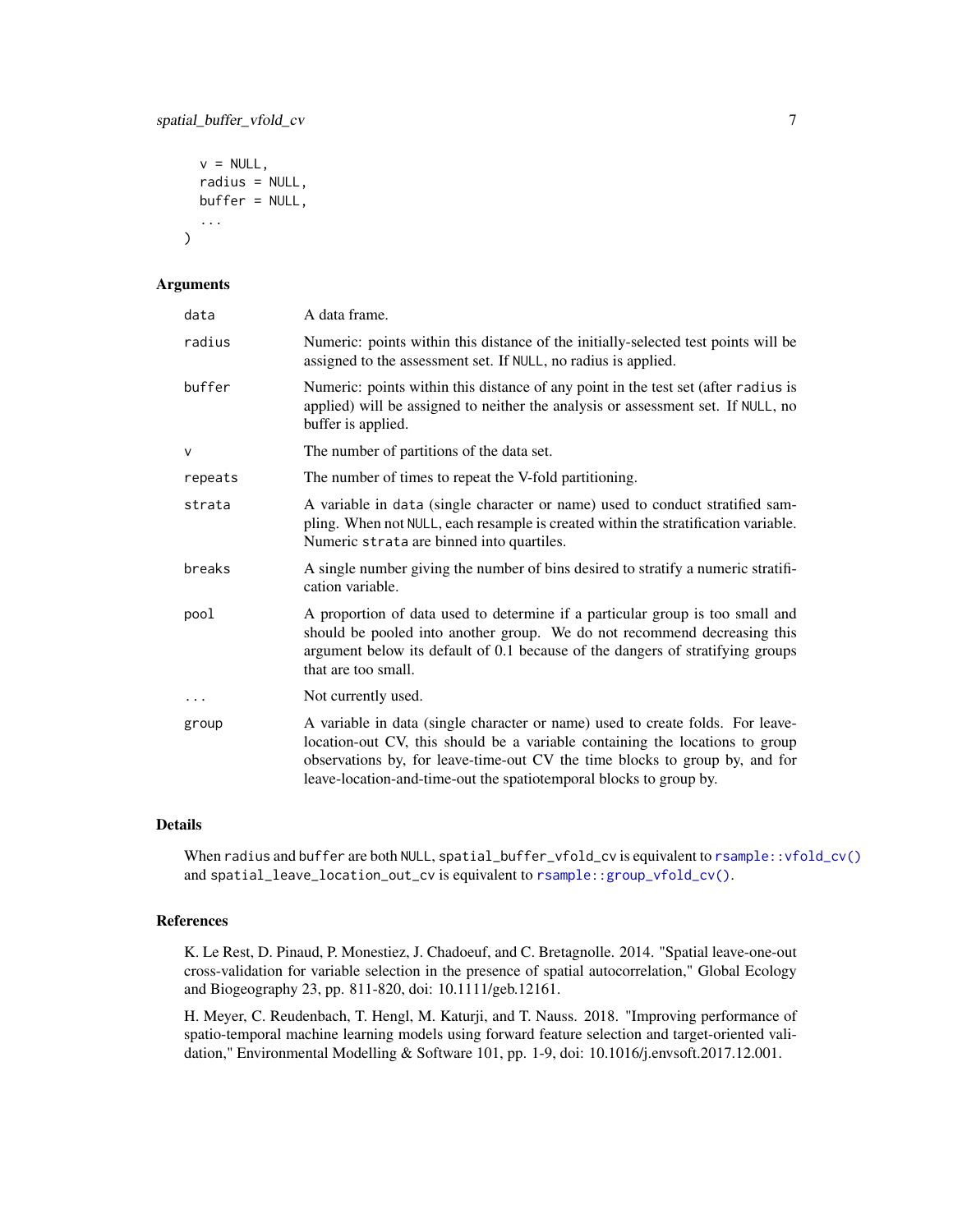# Examples

```
boston_vfold <- spatial_buffer_vfold_cv(
  boston_canopy,
 buffer = 500,
  radius = NULL
\lambdadata(ames, package = "modeldata")
ames_sf <- sf::st_as_sf(ames, coords = c("Longitude", "Latitude"), crs = 4326)
ames_neighborhoods <- spatial_leave_location_out_cv(ames_sf, Neighborhood)
```
spatial\_clustering\_cv *Spatial or Cluster Cross-Validation*

# Description

Spatial or cluster cross-validation splits the data into V groups of disjointed sets using k-means clustering of some variables, typically spatial coordinates. A resample of the analysis data consists of V-1 of the folds/clusters while the assessment set contains the final fold/cluster. In basic spatial cross-validation (i.e. no repeats), the number of resamples is equal to V.

### Usage

```
spatial_clustering_cv(
  data,
  coords,
  v = 10,
 cluster_function = c("kmeans", "hclust"),
  radius = NULL,
 buffer = NULL,
  ...
\mathcal{L}
```
# Arguments

| data             | A data frame or an sf object (often from $sf::read_ssf()$ or $sf::st_ssf(s)$ ),<br>to split into folds.                                                                                                |
|------------------|--------------------------------------------------------------------------------------------------------------------------------------------------------------------------------------------------------|
| coords           | A vector of variable names, typically spatial coordinates, to partition the data<br>into disjointed sets via k-means clustering. This argument is ignored (with a<br>warning) if data is an sf object. |
| $\mathsf{v}$     | The number of partitions of the data set.                                                                                                                                                              |
| cluster_function |                                                                                                                                                                                                        |
|                  | Which function should be used for clustering? Options are either "kmeans" (to                                                                                                                          |
|                  | use stats:: kmeans()) or "hclust" (to use stats:: hclust()). You can also                                                                                                                              |
|                  | provide your own function; see Details.                                                                                                                                                                |

<span id="page-7-0"></span>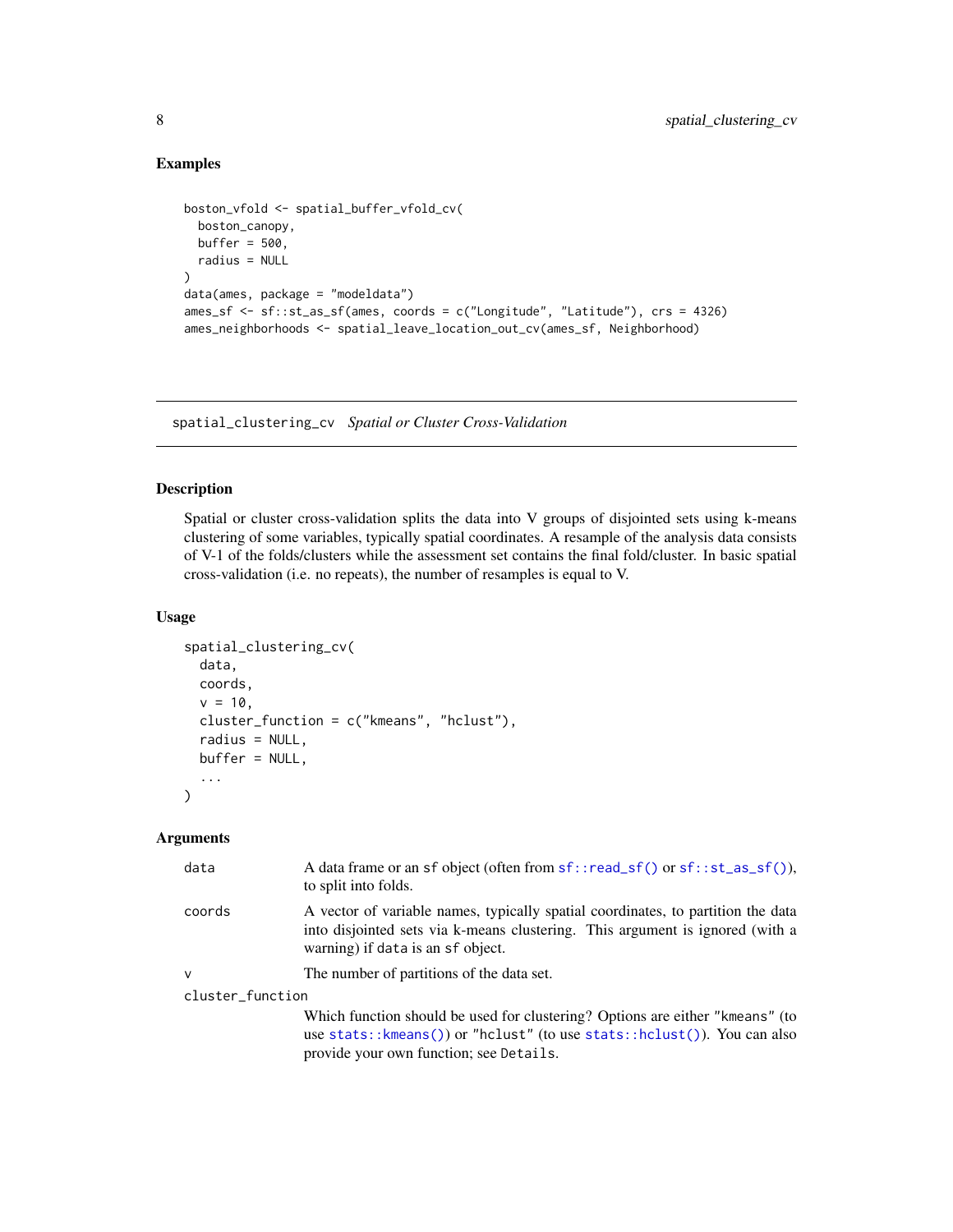<span id="page-8-0"></span>

| radius | Numeric: points within this distance of the initially-selected test points will be<br>assigned to the assessment set. If NULL, no radius is applied.                                         |
|--------|----------------------------------------------------------------------------------------------------------------------------------------------------------------------------------------------|
| buffer | Numeric: points within this distance of any point in the test set (after radius is<br>applied) will be assigned to neither the analysis or assessment set. If NULL, no<br>buffer is applied. |
| .      | Extra arguments passed on to stats:: $k$ means() or stats:: $h$ clust().                                                                                                                     |

# Details

The variables in the coords argument are used for k-means clustering of the data into disjointed sets, as outlined in Brenning (2012), or for hierarchical clustering of the data. These clusters are used as the folds for cross-validation. Depending on how the data are distributed spatially, there may not be an equal number of points in each fold.

You can optionally provide a custom function to cluster\_function. The function must take three arguments:

- dists, a [stats::dist\(\)](#page-0-0) object with distances between data points
- v, a length-1 numeric for the number of folds to create
- ..., to pass any additional named arguments to your function

The function should return a vector of cluster assignments of length nrow(data), with each element of the vector corresponding to the matching row of the data frame.

# Value

A tibble with classes spatial\_clustering\_cv, spatial\_rset, rset, tbl\_df, tbl, and data.frame. The results include a column for the data split objects and an identification variable id. Resamples created from non-sf objects will not have the spatial\_rset class.

#### References

A. Brenning, "Spatial cross-validation and bootstrap for the assessment of prediction rules in remote sensing: The R package sperrorest," 2012 IEEE International Geoscience and Remote Sensing Symposium, Munich, 2012, pp. 5372-5375, doi: 10.1109/IGARSS.2012.6352393.

# Examples

```
data(Smithsonian, package = "modeldata")
spatial_clustering_cv(Smithsonian, coords = c(latitude, longitude), v = 5)
smithsonian_sf <- sf::st_as_sf(
 Smithsonian,
 coords = c("longitude", "latitude"),
 # Set CRS to WGS84
 crs = 4326
\lambda# When providing sf objects, coords are inferred automatically
spatial_clustering_cv(smithsonian_sf, v = 5)
```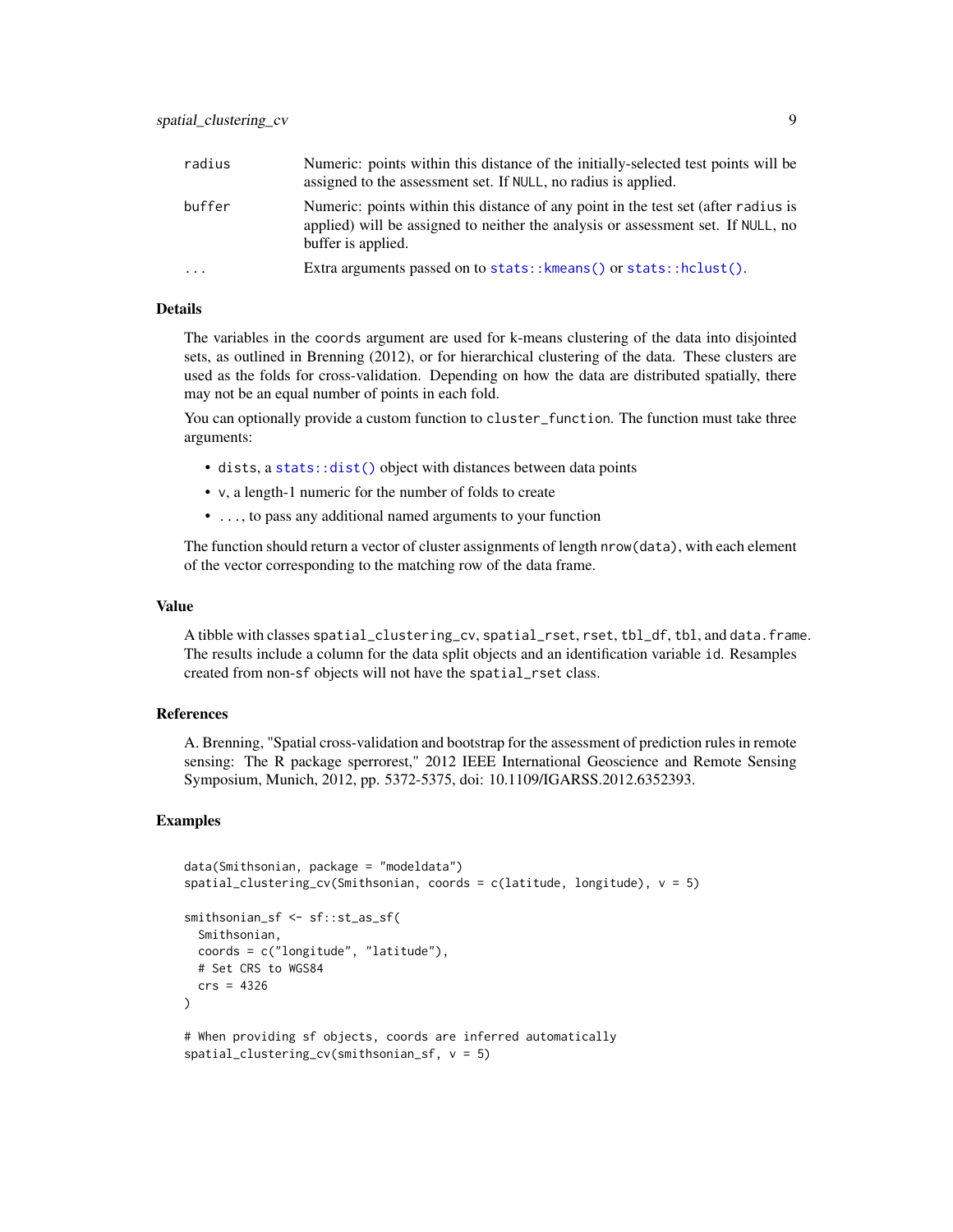# Can use hclust instead: spatial\_clustering\_cv(smithsonian\_sf, v = 5, cluster\_function = "hclust")